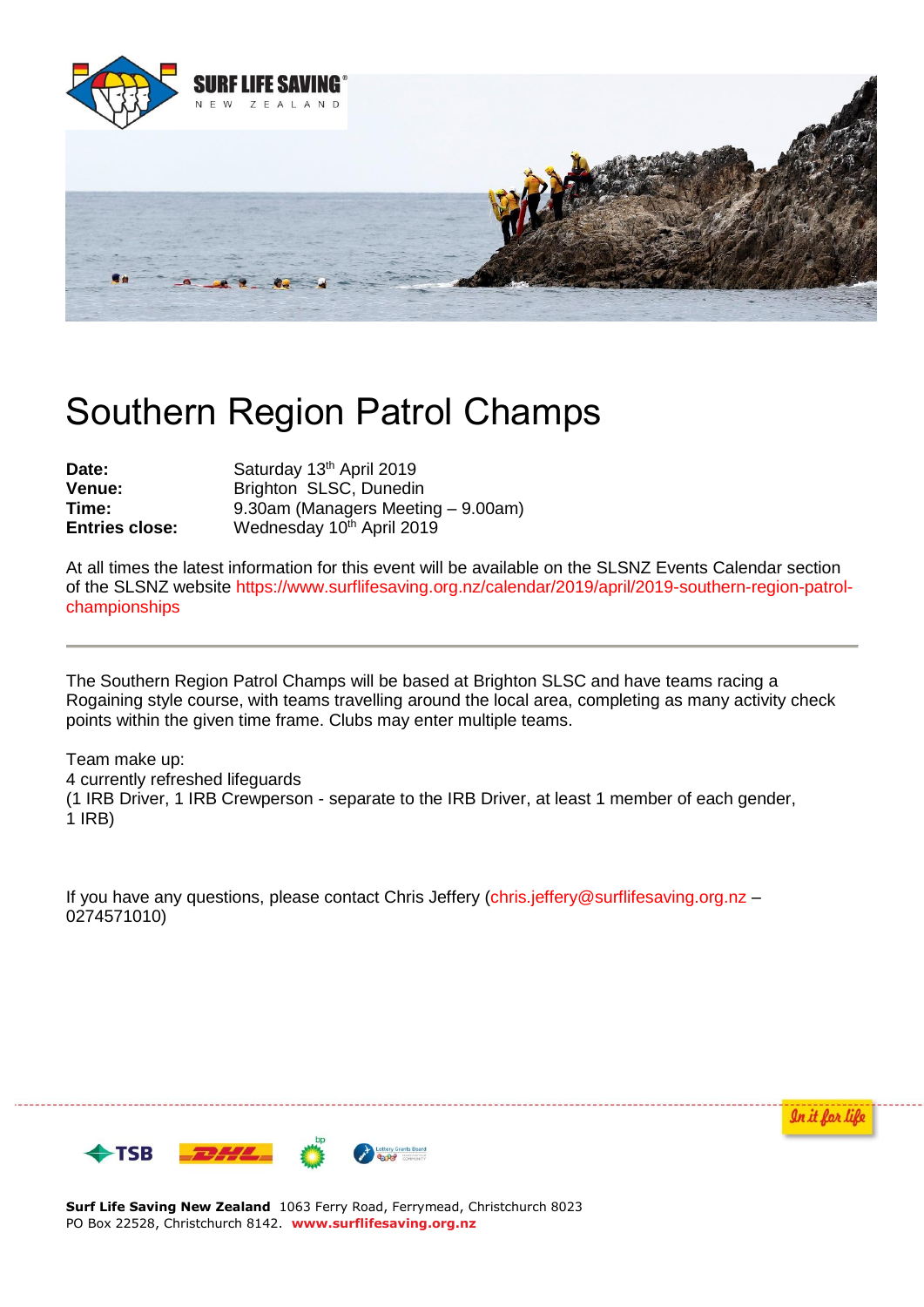Below is an example list of activities that can be completed during the event. Each activity will have a points value associated to it. The amount of points for each activity will be based on distance from the starting point, duration and difficulty – these will be available on the day of the event.

Teams may complete as many or few activities in the given time frame. The order in which activities are completed in is at the discretion of the team. All teams will receive full info simultaneously.

If a team arrives at an activity to find another team already in the process of completing it, they can choose to wait until the activity is free, or to leave for another activity. If multiple teams want to wait for an activity, they will go in the order they arrived. If a team leaves to complete another activity, they forfeit their place in any other lines.

| <b>Activity</b>            | <b>Scoring system</b> | Minimum number of team<br>members |
|----------------------------|-----------------------|-----------------------------------|
| Search and Rescue Scenario | Points                | 4                                 |
| <b>Team Swim</b>           | Completion            | $\overline{4}$                    |
| <b>Rescue Relay</b>        | Ranked + Timed        | 4                                 |
| <b>IRB Assembly</b>        | Ranked + Timed        | 4                                 |
| <b>Theory</b>              | Ranked + Scored       | 4                                 |
| <b>CPR</b>                 | Ranked + Percentage   | 4                                 |
| First Aid                  | Points                | 4                                 |
| <b>Rock Rescue</b>         | Completion            | 2                                 |
| Rock Jump                  | Completion            | 2                                 |
| Run Challenge              | Completion            |                                   |
| Spinal Board Carry         | Completion            | 4                                 |

Scoring Systems:

- Points teams will be awarded points based on completion of certain points during a scenario (e.g. delegation of tasks, appropriate use of resources) multiple teams may receive the same points
- Completion full points will be awarded for completing the task. All teams can receive the same amount of points – as long as they complete the activity
- Ranked score received by each team will be ranked against all other teams at the end of the event, with the top score/time/percentage receiving top points and each subsequent placing receiving 1 point less
- Blue activities can be completed more than once (there may be a maximum), with a team's top score/time/percentage be used in the ranking.

Time limit:

- There will be a 2.5 hour time limit for team to complete as many activities as they can
- Teams arriving back early will be awarded 1 point for every 5 minutes
- Teams arriving back late will receive a penalty of 2 points per minute

Gear – each team will require:

- 1 x patrol standard IRB (tube, paddles, knife)
- 1 x petrol bladder + enough fuel for approx. 3 hours of operation
- 4 x PFD / Lifejackets
- 2 x Rescue Tubes (additional to the tube in the teams IRB)
- 1 x Otago area capable radio (Out of area clubs will be provided with one)



In it for life